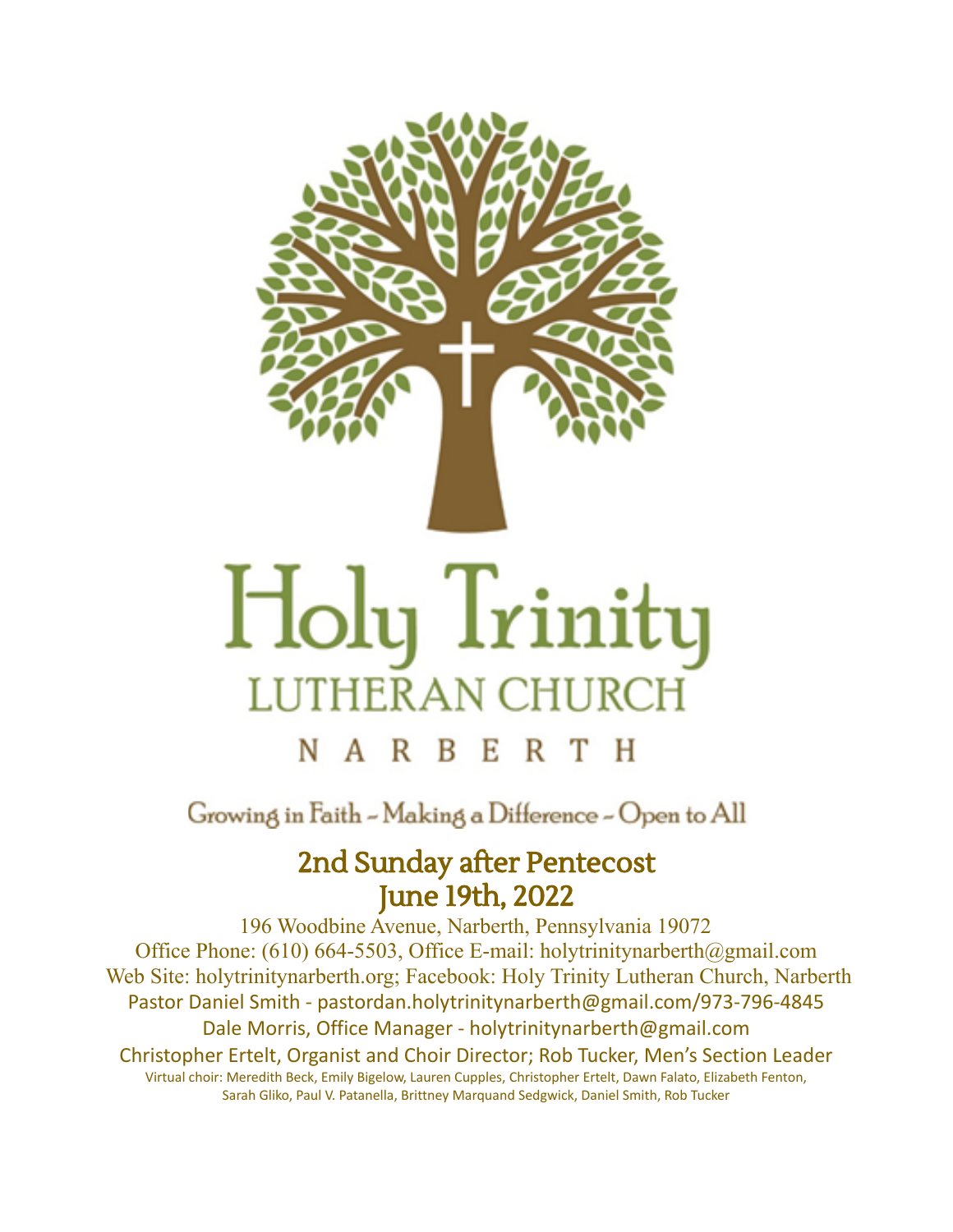*You are a child of God and you are welcome here: whatever your faith commitment, experience, or level of doubt, mental or emotional health, physical abilities, financial or employment status, race, ethnicity, or primary language; whatever your gender identity, gender expression, or sexual orientation. We welcome you whether you are a parent or caregiver; whether you are a fussy baby, an energetic toddler, a 'tween, or a teen; whether you are an inquisitive young adult, exhausted adult, or wise senior citizen; whether you are single, in a relationship, married, divorced, or widowed; whether you struggle with an addiction to drugs, alcohol, or anything else. We welcome you however you found us: on the internet, from your neighbor or friend, or passing by our Giving Garden. We welcome those who hurt and those who celebrate, those who worship every week or just this once, and in whatever you choose to wear. We extend a special welcome to those who could use a prayer right now. We welcome you to join us as we grow in faith through worship, study, and friendship. We welcome you as we seek to make a difference through combating food insecurity, ministering with those in need, and committing to racial equity. And we welcome you to help us be fully open to all. Whoever you are and wherever you are from, you are a child of God and you are welcome here.*

#### **+ GATHERING +**

#### **Prelude**

A Solemn Melody National Association of the Walford Davies

#### **Welcome**

#### **Confession & Forgiveness**

- L: Blessed be the holy Trinity,  $\pm$  one God, whose steadfast love endures forever.
- **C: Amen.**
- L: Let us confess our sin in the presence of God and of one another. *Silence is kept for reflection.*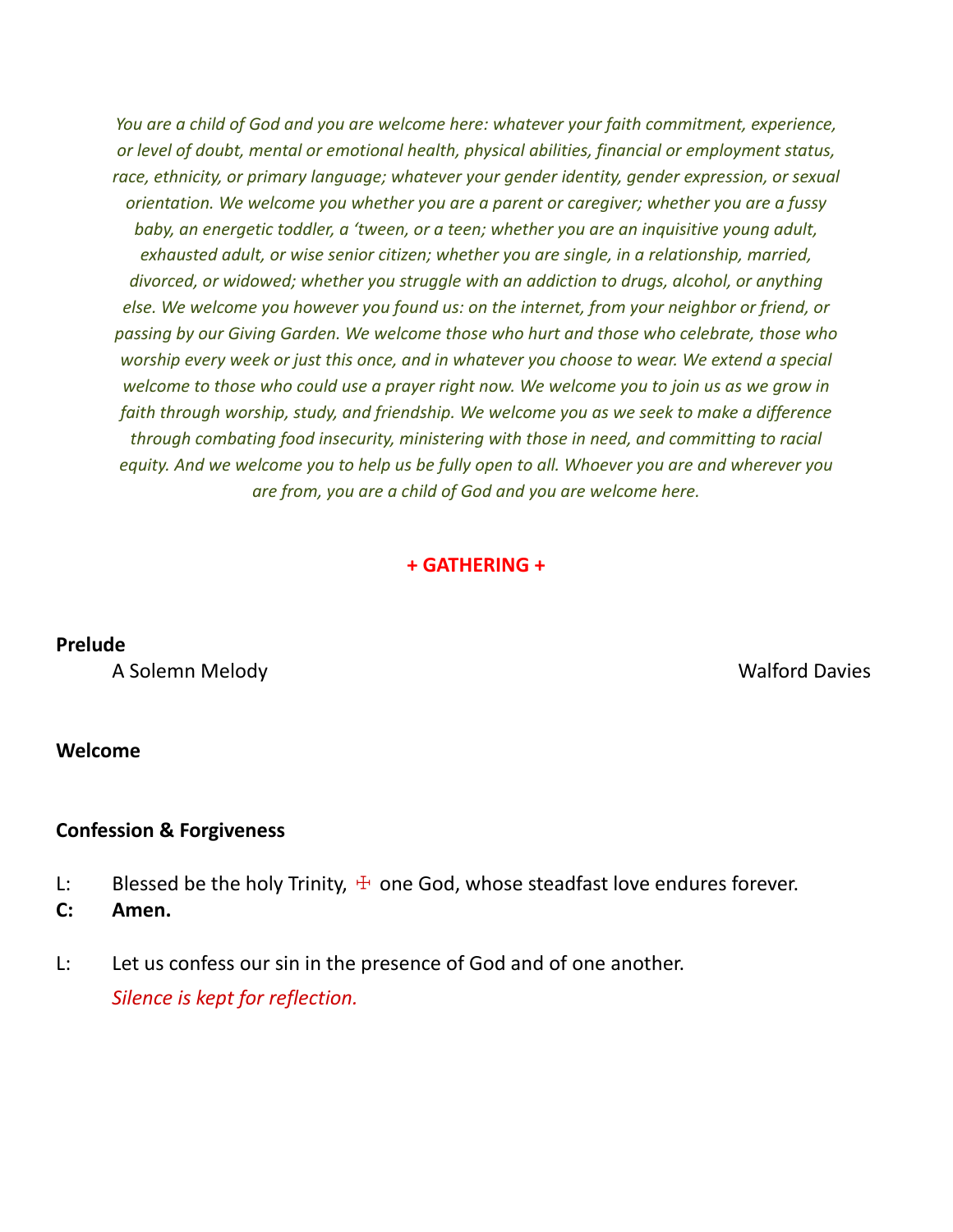- L: Merciful God,
- **C: we confess that we have not followed your path but have chosen our own way. Instead of putting others before ourselves, we long to take the best seats at the table. When met by those in need, we have too often passed by on the other side. Set us again on the path of life. Save us from ourselves and free us to love our neighbors. Amen.**
- L: Hear the good news!

God does not deal with us according to our sins but delights in granting pardon and mercy. In the name of  $\pm$  Jesus Christ, your sins are forgiven. You are free to love as God loves.

**C: Amen.**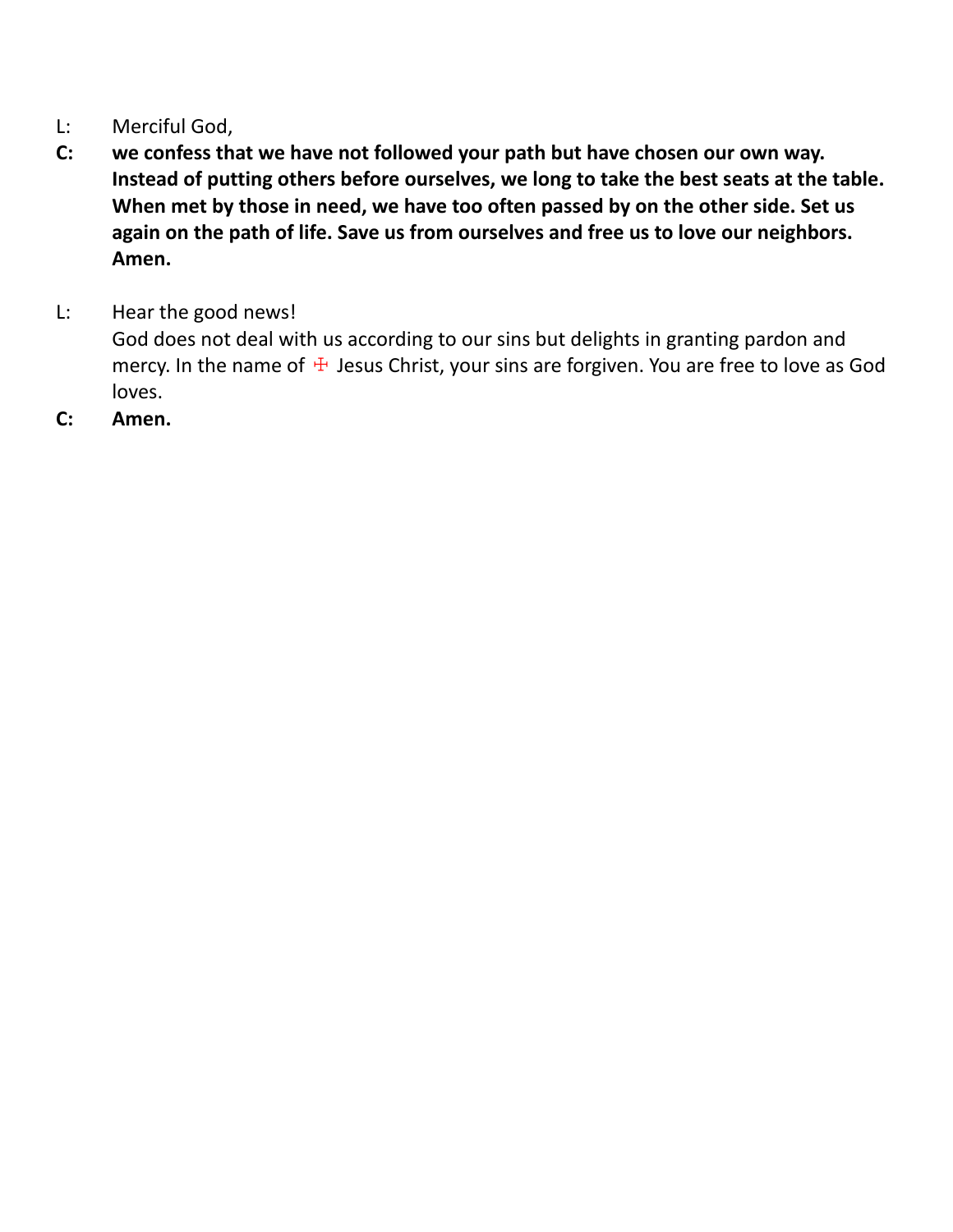#### **Gathering Hymn: Lift Every Voice and Sing**

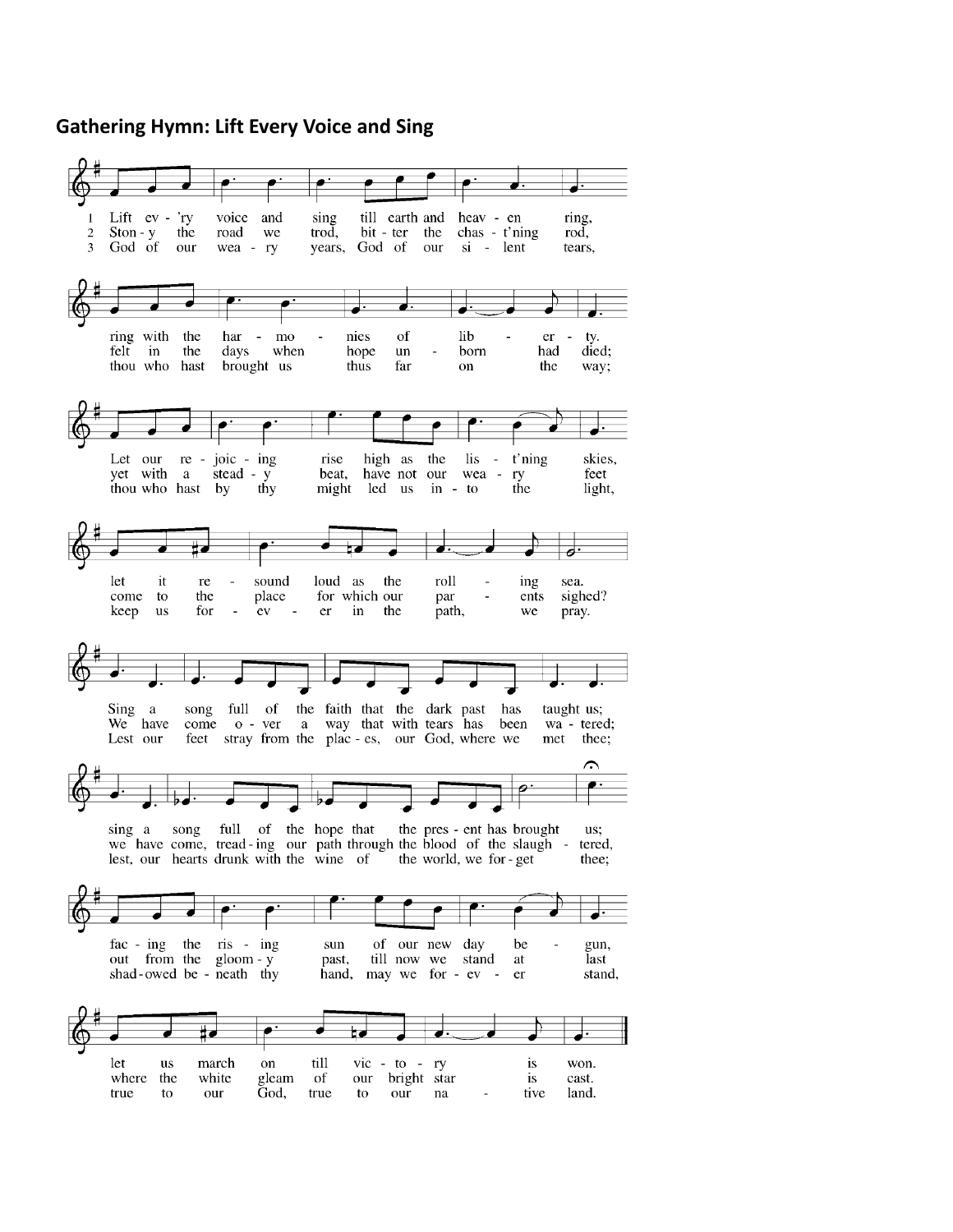# **Greeting:**

- L: The grace of our Lord Jesus Christ, the love of God, and the communion of the Holy Spirit be with you all.
- **C: And also with you.**

## **Prayer of the Day:**

- L: Let us pray together...
- **C: O Lord God, we bring before you the cries of a sorrowing world. In your mercy set us free from the chains that bind us, and defend us from everything that is evil, through Jesus Christ, our Savior and Lord. Amen.**

# **Holy Trinity Remembrances: Expressions of Faith & Community**

## **+ WORD +**

# **First Reading: Isaiah 65:1-9**

L: A reading from the prophet Isaiah, the 65th chapter.

 $1$  was ready to be sought out by those who did not ask, to be found by those who did not seek me. I said, "Here I am, here I am," to a nation that did not call on my name. <sup>2</sup>I held out my hands all day long to a rebellious people, who walk in a way that is not good, following their own devices;  $3a$  people who provoke me to my face continually, sacrificing in gardens and offering incense on bricks; <sup>4</sup>who sit inside tombs, and spend the night in secret places;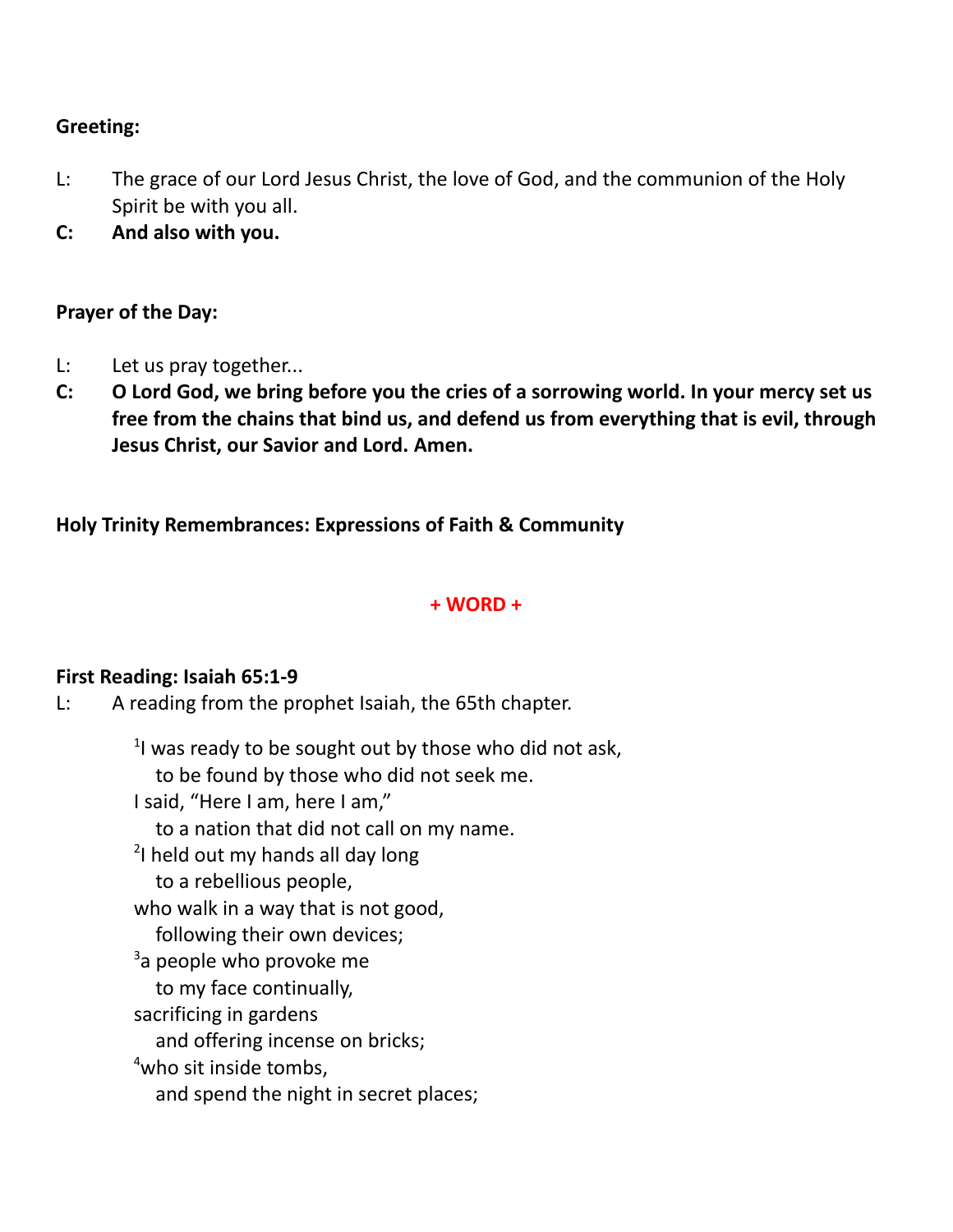who eat swine's flesh, with broth of abominable things in their vessels; <sup>5</sup>who say, "Keep to yourself, do not come near me, for I am too holy for you." These are a smoke in my nostrils, a fire that burns all day long.  $6$ See, it is written before me: I will not keep silent, but I will repay; I will indeed repay into their laps <sup>7</sup>their iniquities and their ancestors' iniquities together, says the Lord; because they offered incense on the mountains and reviled me on the hills, I will measure into their laps full payment for their actions.  ${}^{8}$ Thus says the Lord: As the wine is found in the cluster, and they say, "Do not destroy it, for there is a blessing in it," so I will do for my servants' sake, and not destroy them all. <sup>9</sup>I will bring forth descendants from Jacob, and from Judah inheritors of my mountains; my chosen shall inherit it, and my servants shall settle there.

- L: Word of God. Word of life.
- **C: Thanks be to God.**

# **Psalm 22:19-28**

 $19$ But you, O LORD, do not be far away! O my help, come quickly to my aid! **<sup>20</sup>Deliver my soul from the sword, my life from the power of the dog!**  $21$ Save me from the mouth of the lion!

From the horns of the wild oxen you have rescued me.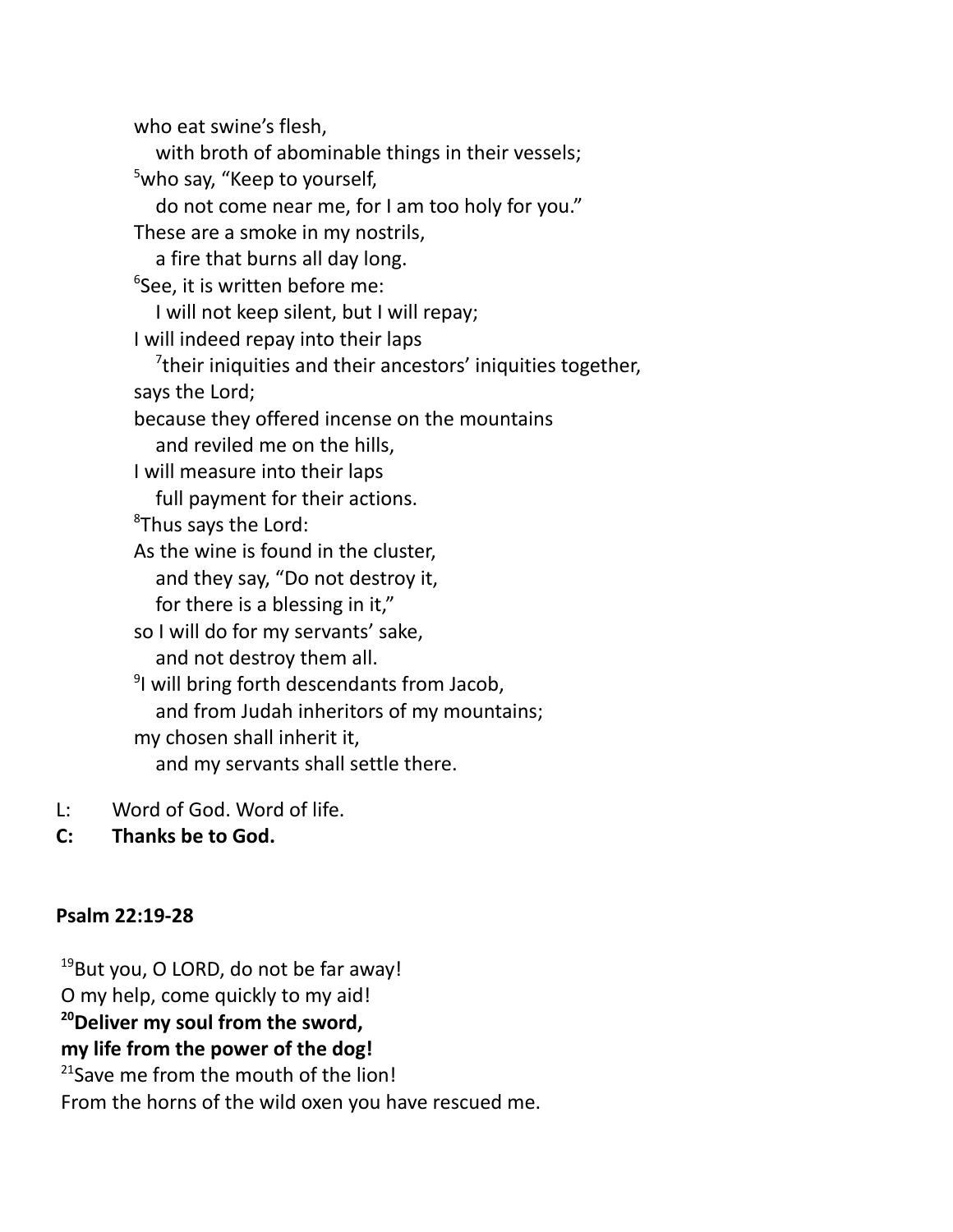**22 I will tell of your name to my brothers and sisters in the midst of the congregation I will praise you:** <sup>23</sup>You who fear the LORD, praise him! All you offspring of Jacob, glorify him; stand in awe of him, all you offspring of Israel! **<sup>24</sup>For he did not despise or abhor the affliction of the afflicted; he did not hide his face from me, but heard when I cried to him.**  $25$ From you comes my praise in the great congregation; my vows I will pay before those who fear him. **<sup>26</sup>The poor shall eat and be satisfied; those who seek him shall praise the LORD. May your hearts live forever!**  $27$ All the ends of the earth shall remember and turn to the LORD; and all the families of the nations shall worship before him. **<sup>28</sup>For dominion belongs to the LORD, and he rules over the nations.**

# **Second Reading: Galatians 3:23-29**

L: A reading from Paul's letter to the Galatians, the 3rd chapter.

 $23$ Now before faith came, we were imprisoned and guarded under the law until faith would be revealed. <sup>24</sup>Therefore the law was our disciplinarian until Christ came, so that we might be justified by faith. <sup>25</sup>But now that faith has come, we are no longer subject to a disciplinarian, <sup>26</sup>for in Christ Jesus you are all children of God through faith. <sup>27</sup>As many of you as were baptized into Christ have clothed yourselves with Christ. <sup>28</sup>There is no longer Jew or Greek, there is no longer slave or free, there is no longer male and female; for all of you are one in Christ Jesus.  $^{29}$ And if you belong to Christ, then you are Abraham's offspring, heirs according to the promise.

- L: Word of God. Word of life.
- **C: Thanks be to God.**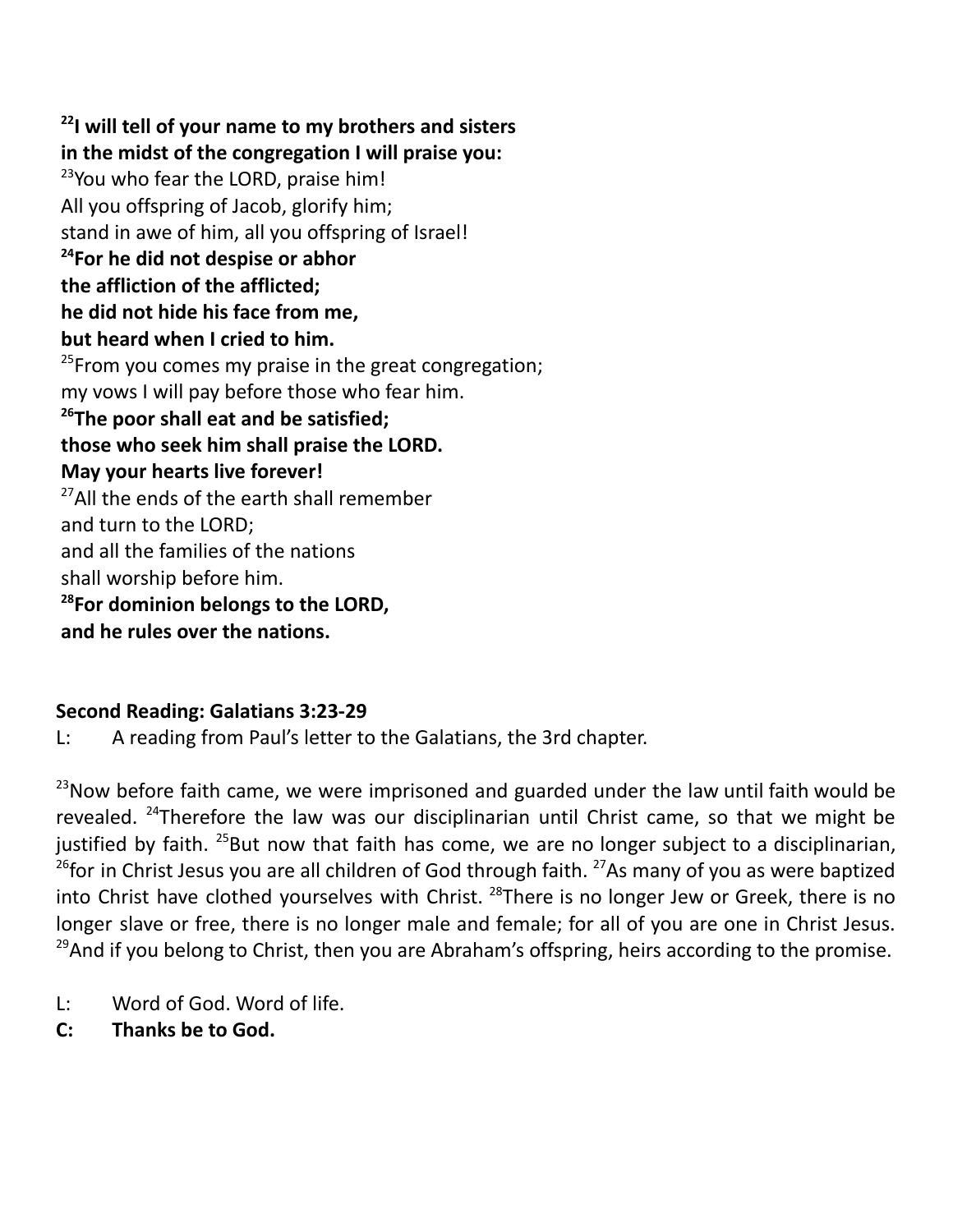## **Gospel Acclamation:**



You have the words of e-ter-nal life. Lord, to whom shall we go?

## **Gospel Reading: Luke 8:26-39**

- L: The Holy Gospel according to St. Luke, the 8th chapter.
- **C: Glory to you, O Lord.**

<sup>26</sup>Then [Jesus and his disciples] arrived at the country of the Gerasenes, which is opposite Galilee. <sup>27</sup>As he stepped out on land, a man of the city who had demons met him. For a long time he had worn no clothes, and he did not live in a house but in the tombs. <sup>28</sup>When he saw Jesus, he fell down before him and shouted at the top of his voice, "What have you to do with me, Jesus, Son of the Most High God? I beg you, do not torment me"—<sup>29</sup>for Jesus had commanded the unclean spirit to come out of the man. (For many times it had seized him; he was kept under guard and bound with chains and shackles, but he would break the bonds and be driven by the demon into the wilds.) <sup>30</sup>Jesus then asked him, "What is your name?" He said, "Legion"; for many demons had entered him.  $31$ They begged him not to order them to go back into the abyss.

 $32$ Now there on the hillside a large herd of swine was feeding; and the demons begged Jesus to let them enter these. So he gave them permission. <sup>33</sup>Then the demons came out of the man and entered the swine, and the herd rushed down the steep bank into the lake and was drowned.

 $34$ When the swineherds saw what had happened, they ran off and told it in the city and in the country. <sup>35</sup>Then people came out to see what had happened, and when they came to Jesus, they found the man from whom the demons had gone sitting at the feet of Jesus, clothed and in his right mind. And they were afraid. <sup>36</sup>Those who had seen it told them how the one who had been possessed by demons had been healed.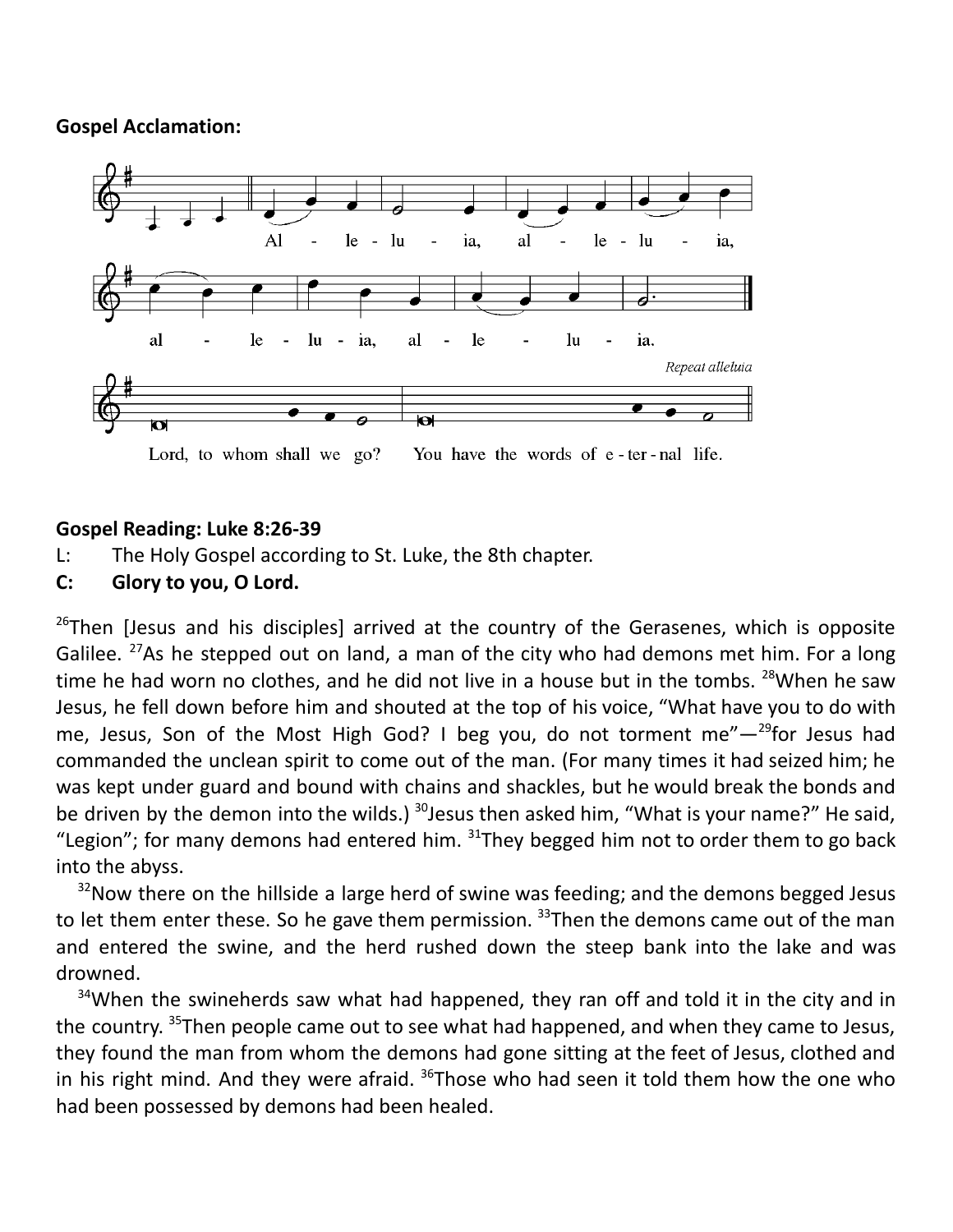$37$ Then all the people of the surrounding country of the Gerasenes asked Jesus to leave them; for they were seized with great fear. So he got into the boat and returned. <sup>38</sup>The man from whom the demons had gone begged that he might be with him; but Jesus sent him away, saying, <sup>39</sup>"Return to your home, and declare how much God has done for you." So he went away, proclaiming throughout the city how much Jesus had done for him.

- L: This is the Gospel of the Lord.
- **C: Praise to you, O Christ.**

#### **Sermon:** The Rev. Harvey Davis

#### the sound that A maz ing  $\text{grace!}$  how sweet  $\mathbf{1}$ 'Twas  $\overline{2}$ grace that taught heart to fear. and my 3 Through man dan toils, and snares  $\bf{I}$ y gers,  $\overline{4}$ The Lord prom ised good me; his has  $\overline{a}$ to  $\overline{\mathbf{S}}$ When we've there thou bright been ten sand years, saved a wretch like me! I once was lost, but grace my fears re  $\sim$ lieved; how pre cious did that  $\sim$   $$ read 'tis brought me have al - $\bar{\phantom{a}}$ y come; grace has word shield and my hope he will se cures; my  $\sin - \text{ing}$ **as** the sun, we've  $no$ less days to blind, found; was but  $\bf{I}$ now  $\rm am$ now see. lieved! pear the hour  $\bf I$ first be  $\sim$ grace ap  $\sim$ will lead home. safe thus far, and grace me por tion be **as** long life  $\sim$ dures. **as** en God's praise than we'd first  $\bar{\phantom{a}}$ sing when be gun.

# **Hymn of the Day: Amazing Grace, How Sweet the Sound**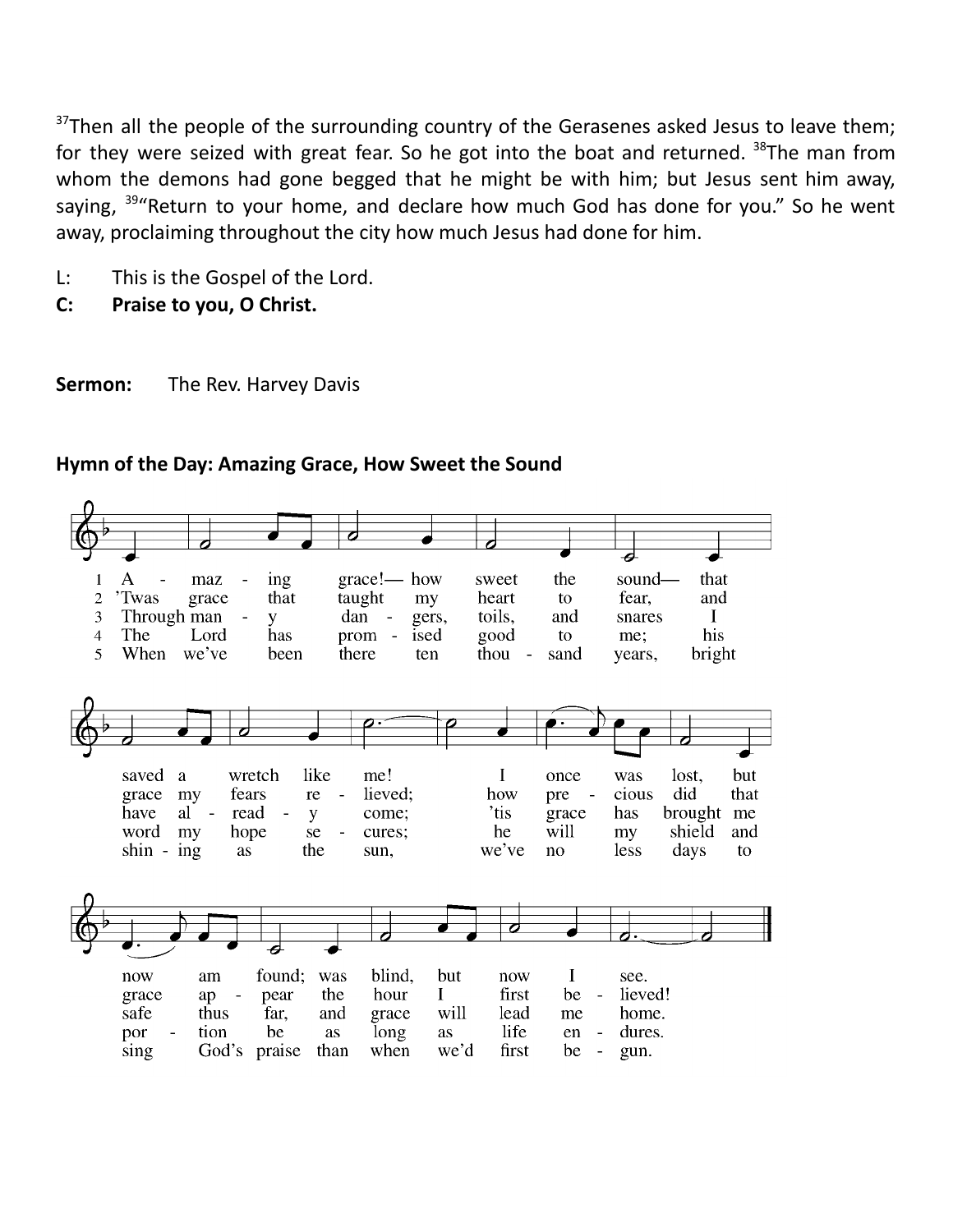# **Apostles' Creed:**

- L: Let us make public profession of our faith together, reflecting on the love of God in Christ Jesus.
- **C: I believe in God, the Father almighty,**

**creator of heaven and earth. I believe in Jesus Christ, God's only Son, our Lord. He was conceived by the power of the Holy Spirit and born of the virgin Mary. He suffered under Pontius Pilate, was crucified, died, and was buried. He descended to the dead. On the third day he rose again. He ascended into heaven, and is seated at the right hand of the Father. He will come again to judge the living and the dead. I believe in the Holy Spirit, the holy catholic Church, the communion of saints, the forgiveness of sins, the resurrection of the body, And the life everlasting. Amen.**

# **The Prayers:**

L: United in Christ and guided by the Spirit, we pray for the church, the creation, and all in need.

# *A brief silence*

- L: You hear the cries of those who are marginalized or cast out. On this Juneteenth observance, guide us continually toward the end of oppression in all its forms, especially white supremacy. Bring true freedom and human flourishing to all your beloved children. God of grace,
- **C: hear our prayer.**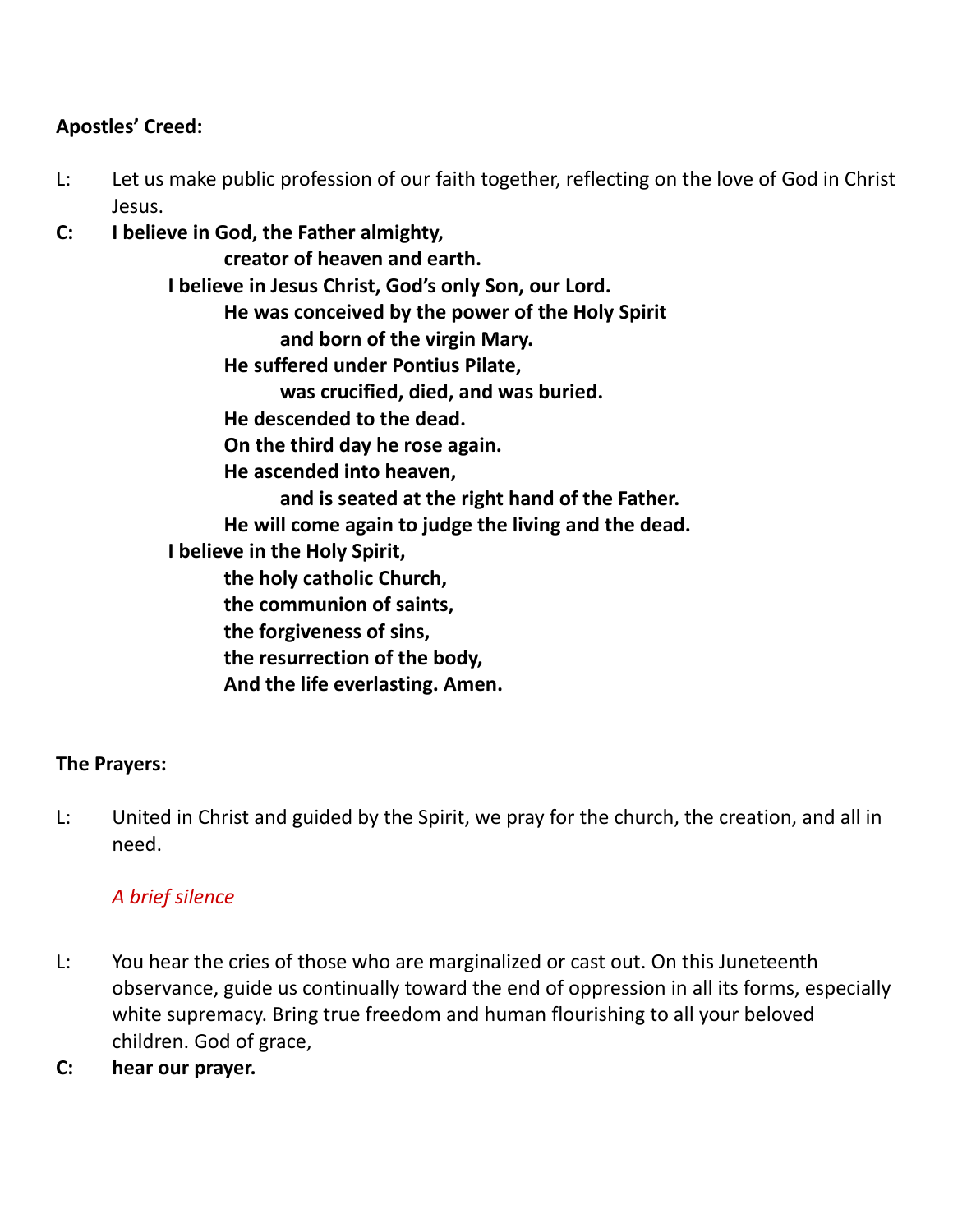L: You hear the cries of those who suffer. Come to the aid of all who are homeless, naked, hungry, and sick. Be with Dottie, Harvey, Doris Jane, Linda, and Frank. Bring peace to any experiencing mental illness, that they can clearly recognize your loving presence. God of grace,

# **C: hear our prayer.**

L: You hear the cries of those who celebrate and those who grieve on this Father's Day. Nurture mutual love and tender care in all relationships. Comfort those for whom this day brings sadness or longing. God of grace,

# **C: hear our prayer.**

L: We give thanks for the faithful departed whose lives proclaimed all you had done for them, especially Dolores and Susan. At the last, unite us with them as we make our home in you. God of grace,

# **C: hear our prayer.**

- L: God of every time and place, in Jesus' name and filled with your Holy Spirit, we entrust these spoken prayers and those in our hearts into your holy keeping.
- **C: Amen.**

# **+MEAL +**

# **The Great Thanksgiving:**

- L: The Lord be with you.
- **C: And also with you.**
- L: Lift up your hearts.
- **C: We lift them to the Lord.**
- L: Let us give thanks to the Lord our God.
- **C: It is right to give our thanks and praise.**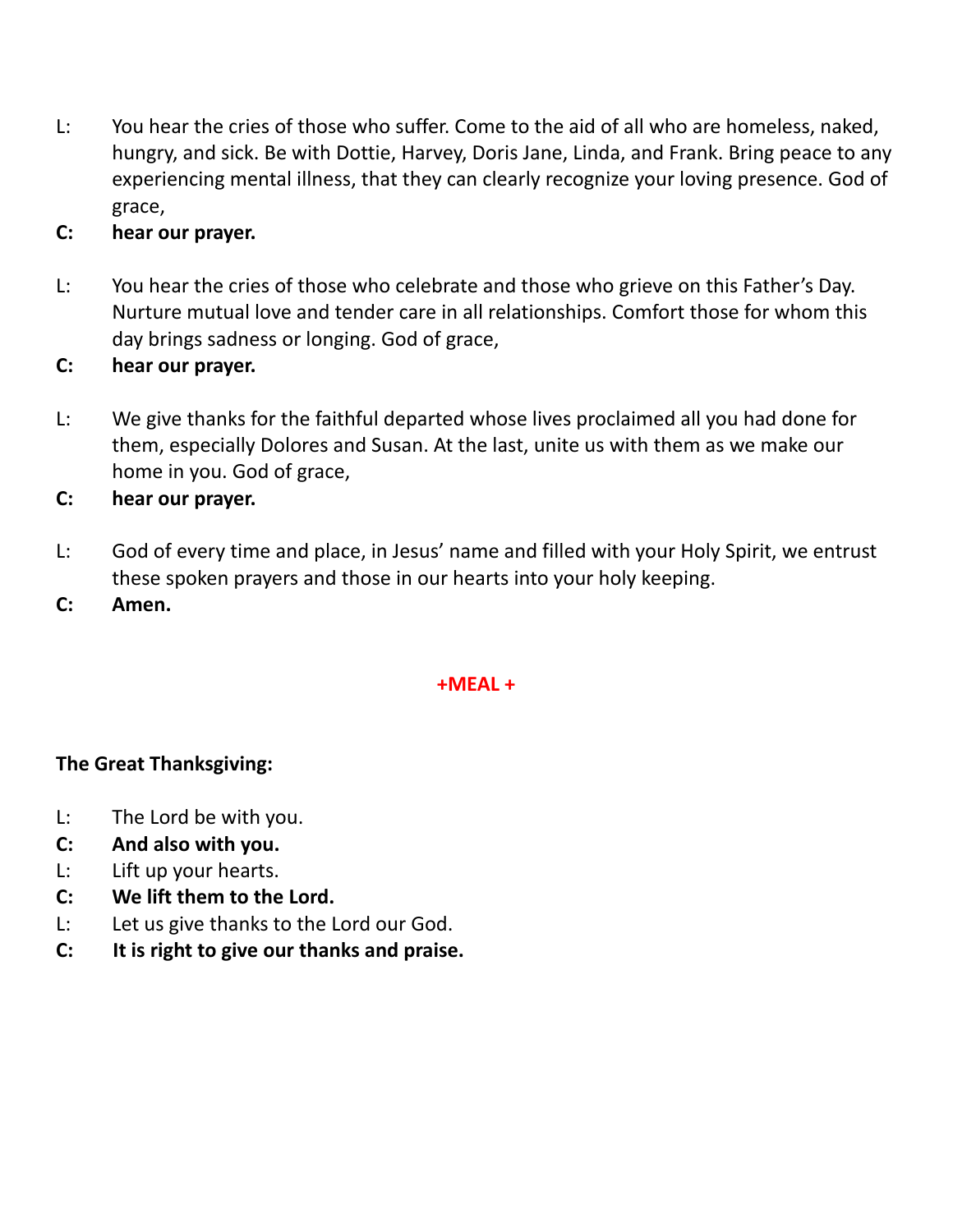# **The Proper Preface:**

L: God of our weary years, God of our silent tears, you have brought us this far along the way. In times of bitterness you did not abandon us, but guided us into the path of love and light. In every age you sent prophets to make known your loving will for all humanity. The cry of the poor has become your own cry; our hunger and thirst for justice is your own desire. In the fullness of time, you sent your chosen servant to preach good news to the afflicted, to break bread with the outcast and despised, and to ransom those in bondage to prejudice and sin. Therefore, we praise your name and join the unending hymn:



L: In the night in which he was betrayed, our Lord Jesus took bread, and gave thanks; broke it, and gave it to his disciples, saying: Take and eat; this is my body, given for you. Do this for the remembrance of me.

Again, after supper, he took the cup, gave thanks, and gave it for all to drink, saying: This cup is the new covenant in my blood, shed for you and for all people for the forgiveness of sin. Do this for the remembrance of me.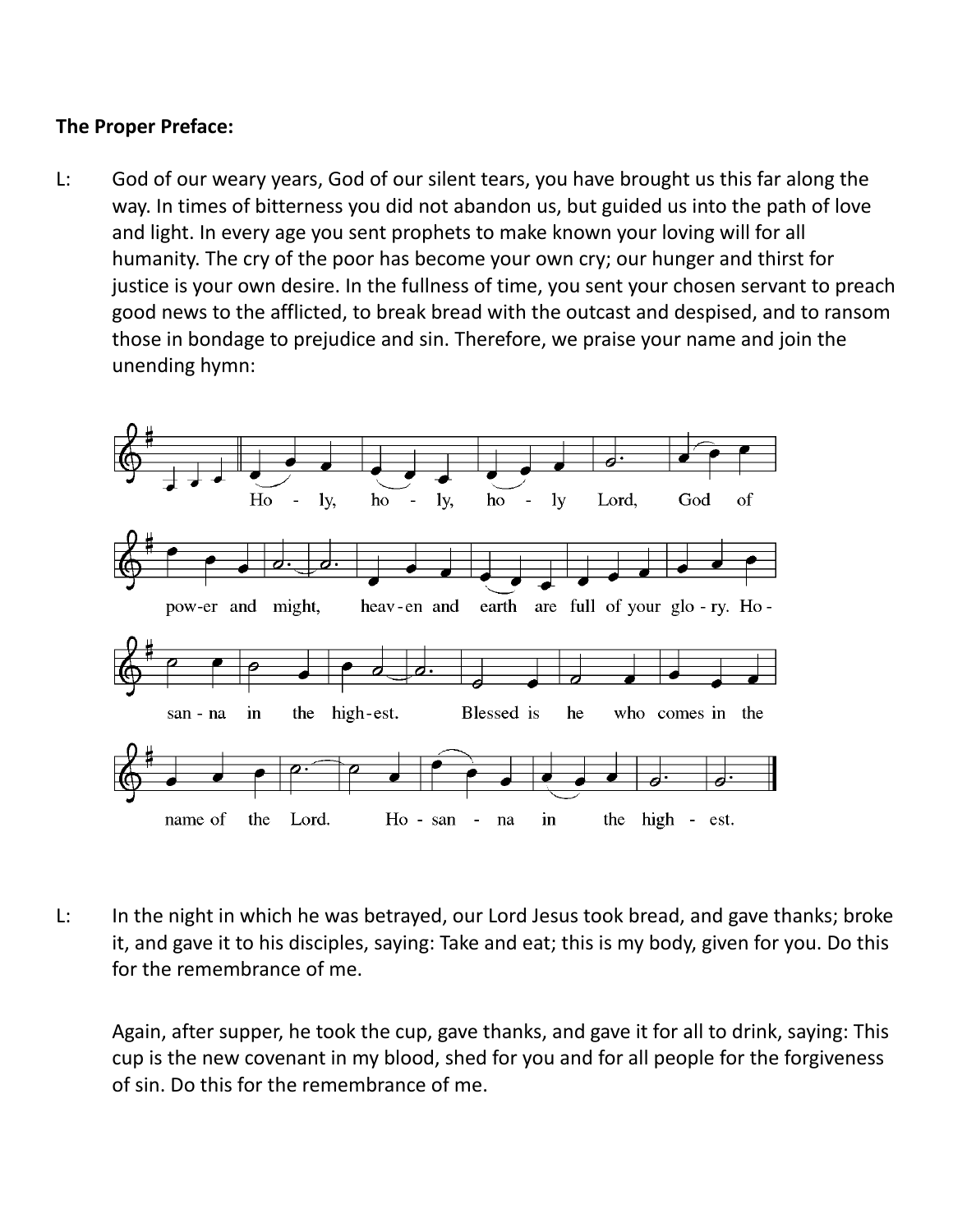L: For as often as we eat of this bread and drink from this cup we proclaim the Lord's death until he comes.



- L: Remembering, therefore, his death and resurrection, we await the day when Jesus shall return to free all the earth from the bonds of slavery and death. Come, Lord Jesus! And let the church say, Amen.
- **C: Amen.**
- L: Send your Holy Spirit, our advocate, to fill the hearts of all who share this bread and cup with courage and wisdom to pursue love and justice in all the world. Come, Spirit of freedom! And let the church say, Amen.
- **C: Amen.**
- L: Join our prayers and praise with your prophets and martyrs of every age, that, rejoicing in the hope of the resurrection, we might live in the freedom and hope of your Son. Through him, with him, in him, in the unity of the Holy Spirit, all glory and honor is yours, almighty Father, now and forever.
- **C: Amen.**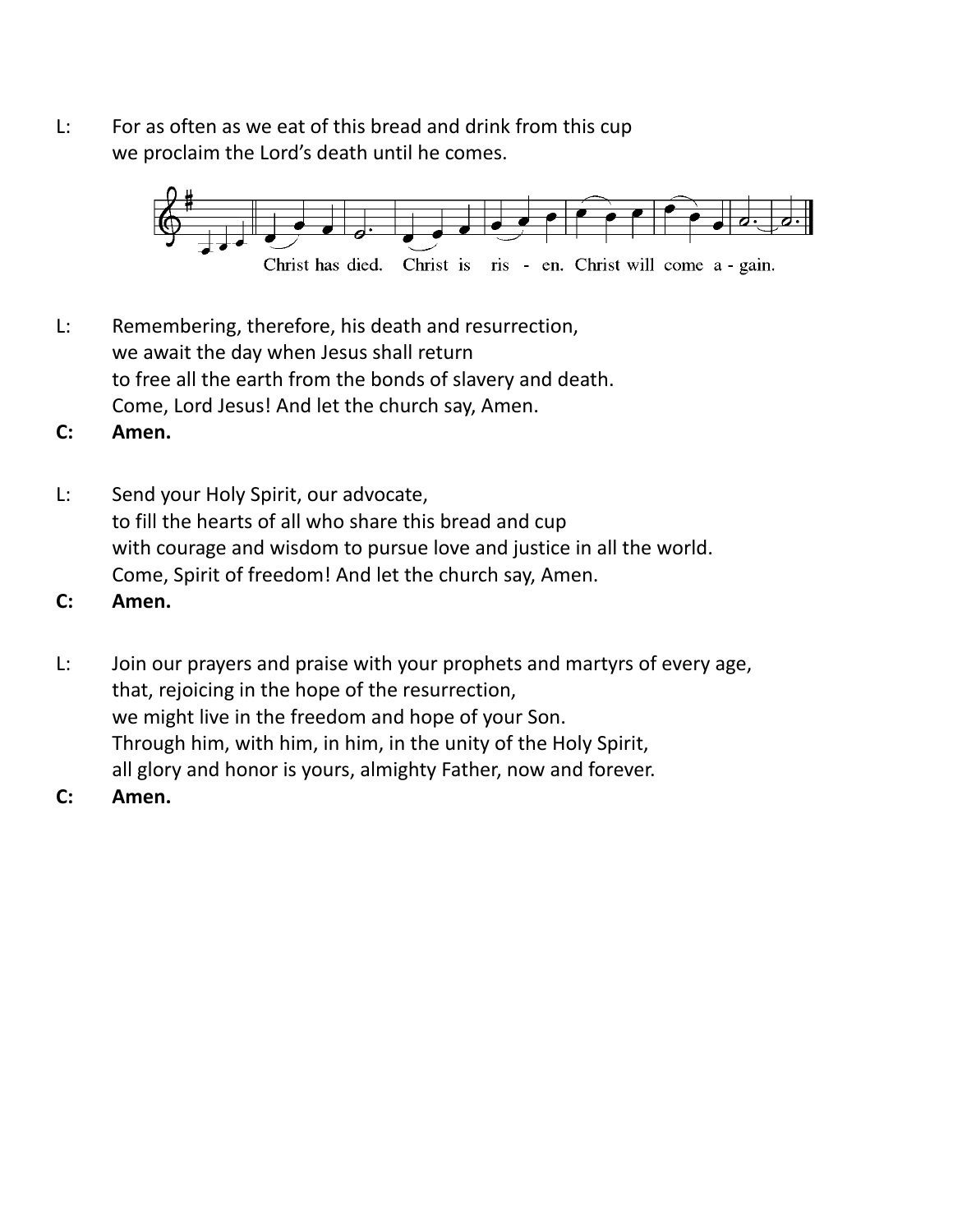## **Lord's Prayer:**

L: Lord, remember us in your Kingdom and teach us to pray: **Our Father, who art in heaven, hallowed be thy name, thy kingdom come, thy will be done, on earth as it is in heaven. Give us this day our daily bread; and forgive us our trespasses, as we forgive those who trespass against us; and lead us not into temptation, but deliver us from evil. For thine is the kingdom, and the power, and the glory, forever and ever. Amen.**

#### **Invitation to Communion:**

- L: In Christ's presence there is fullness of joy. Come to the banquet.
- **C: Amen.**

#### **Communion Song:**

Jesu, Jesu, Fill Us With Your Love Ghanaian folk tune, lyrics by Tom Colvin

#### **Prayer after Communion:**

- L: Let us pray. Life-giving God, through this meal you have bandaged our wounds and fed us with your mercy. Now send us forth to live for others, both friend and stranger, that all may come to know your love. This we pray in the name of Jesus.
- **C: Amen.**

#### **Announcements**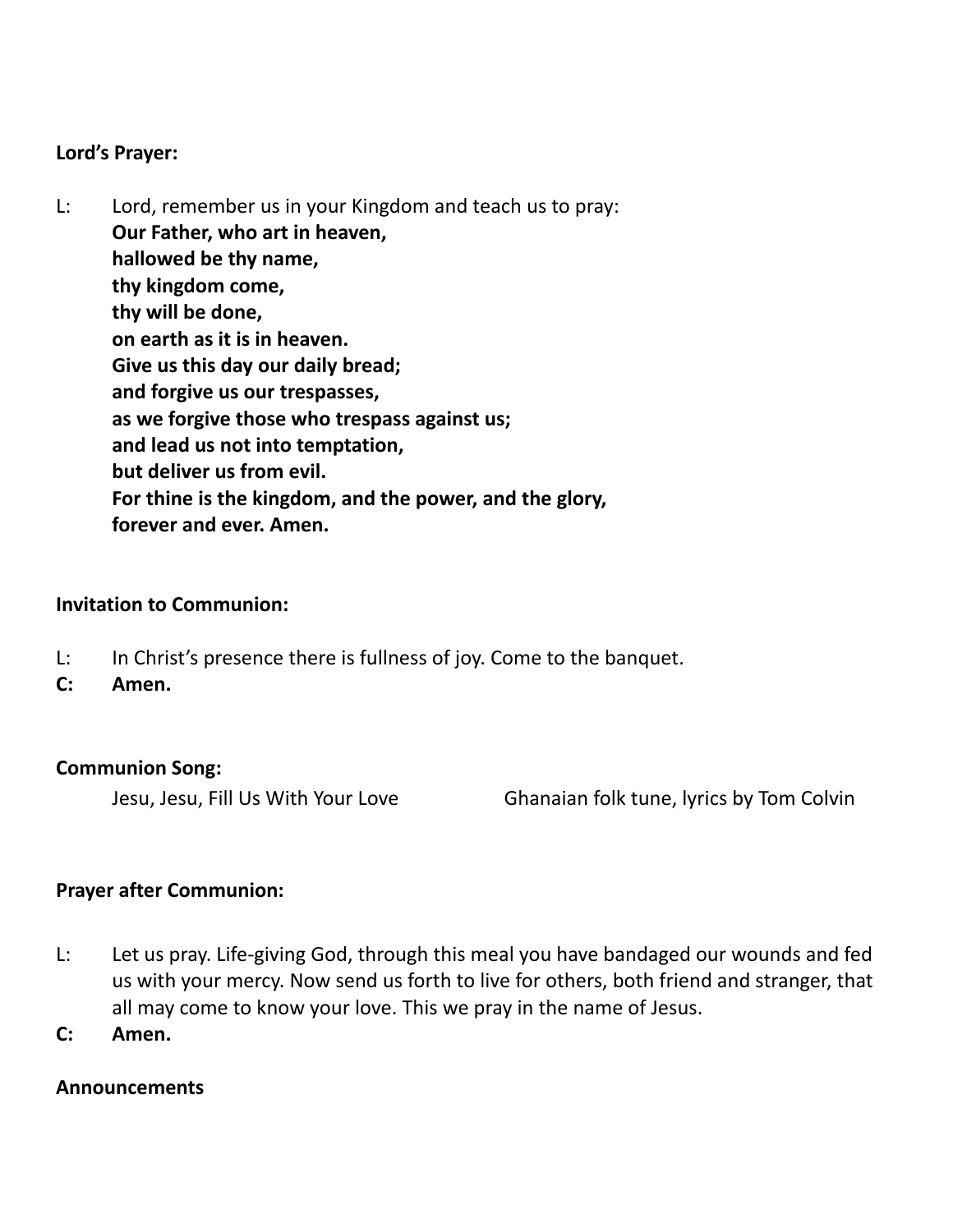#### **+ SENDING +**

#### **Benediction:**

- L: The God of peace, Father,  $\pm$  Son, and Holy Spirit, bless you, comfort you, and show you the path of life this day and always.
- **C: Amen.**

## **Sending Hymn: We've Come This Far by Faith**